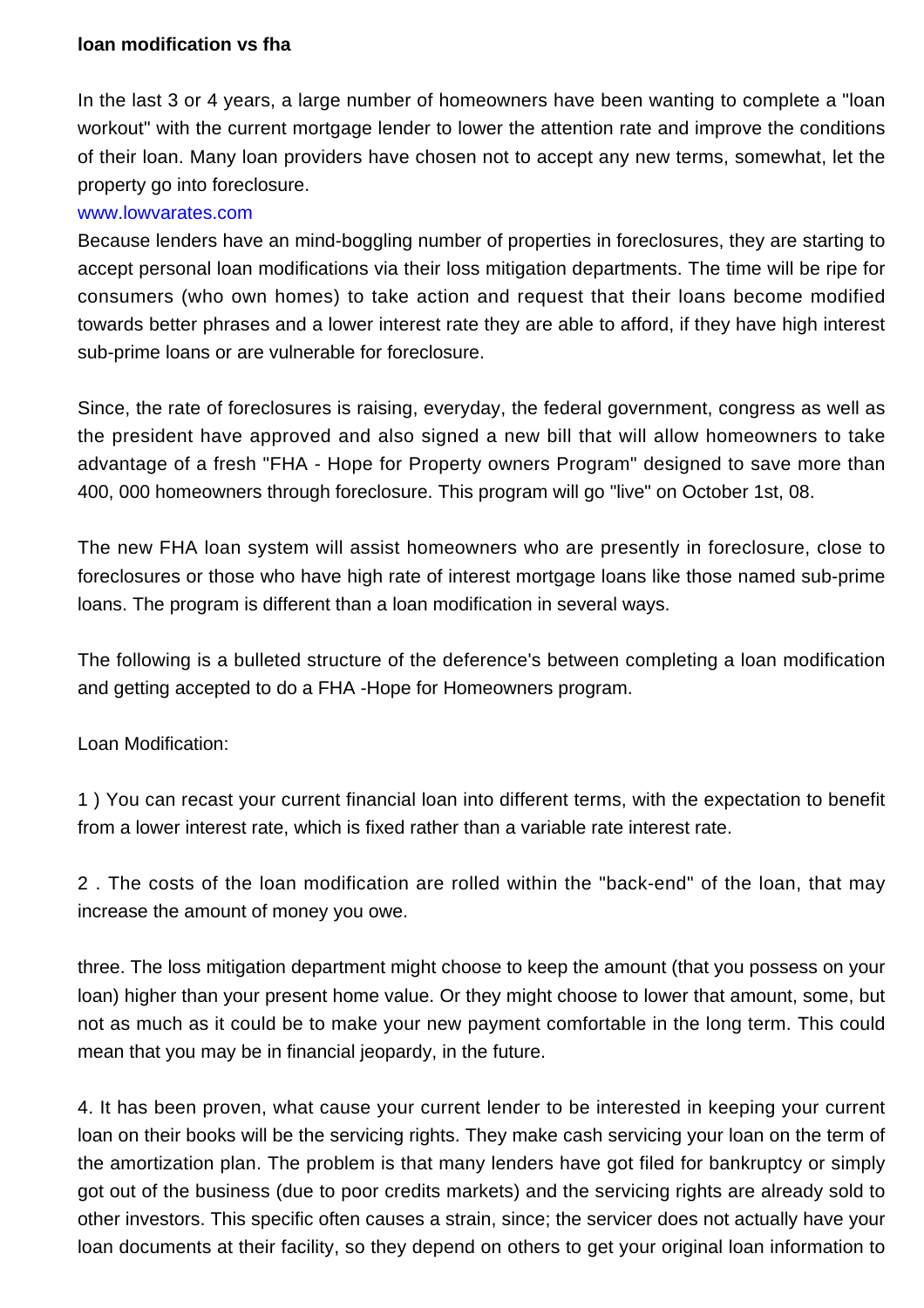them for evaluation. This process can cause the loan modification workout to be slow, in many cases. Timing is very important, since, homeowners are not knowledgeable in the process and they also often wait to overdue to get the loan modification process began. It is important to communicate with your current loan company and get the loan modification procedure stated, months before your property goes to foreclosure sale.

a few. If your request for a loan change is rejected, you may want to try it out again in a few months, since; some lenders don't document the loan modification attempt an individual made. They are often motivated simply by changes in the housing market and their intent changes as more and more loans go into default. It does not hurt to use again. It is smart to utilize a loan modification specialist, a seasoned loan officer or an attorney that specializes in real estate, mortgage lending and loan modifications. They discover how to speak to loss mitigation department, personnel and can get a common idea of the mood as well as trends of your lenders reduction mitigation department.

6. Numerous loan modification specialist work together along with attorney firms to get the reduction mitigation departments to act in a timely manner. Those same attorney firms work with the loan modification specialist to make certain the original loan documents are generally not fraud ridden. This is a good method, yet it can cost the particular homeowner additional money, since both loan modification specialist and the law firm need to be paid for their solutions.

7. Homeowners are required to pay out the loan modification specialists and attorneys for the services, supplied. Many homeowners think that the cost is going to be included in the new loan sum, but this is not the case. Rationally, lenders are already losing money when they agree to modify the financial loan terms and conditions for the homeowner, therefore , you can bet that they will not agree to "package" the costs of accomplishing the loan modification into the fresh loan. That cost is actually paid by the homeowner, right to the loan modification specialist and/or the attorney. The cost ranges between \$995. 00 and also \$, 5000. 00; being an average. Many loan modification professional, senior loan officers as well as attorney firms can work out a payment plan, yet, many require at least 1/2 advance before they start the loan workout. Understand, there is absolutely no guarantee that your loan modification or perhaps loan workout will be recognized. You will still have to pay your rendering your agreed amount. A lot of loan modifications and workouts are accepted. So , it's a good bet, since, most people tend not to want to loose their homes to foreclosure.

8. Reduction mitigation representatives, (most often) do not require you to pay for a brand new appraisal. Instead, they have your representative provide census the path data, a BPO (broker price opinion) or a list of valuation from subject company market sales data. 9. If you are in foreclosure and costs have been received from posting your property foreclosure sales data, attorney charges, title costs or additional costs; you could be liable for all those costs, if our existing lender requires it (as a requirement to the financial loan modification).

10. Loss mitigation departments may choose to approve you for a new loan which can be (another adjustable or tiered -fixed loan). Be careful. Do your research or "talk-it-over" with your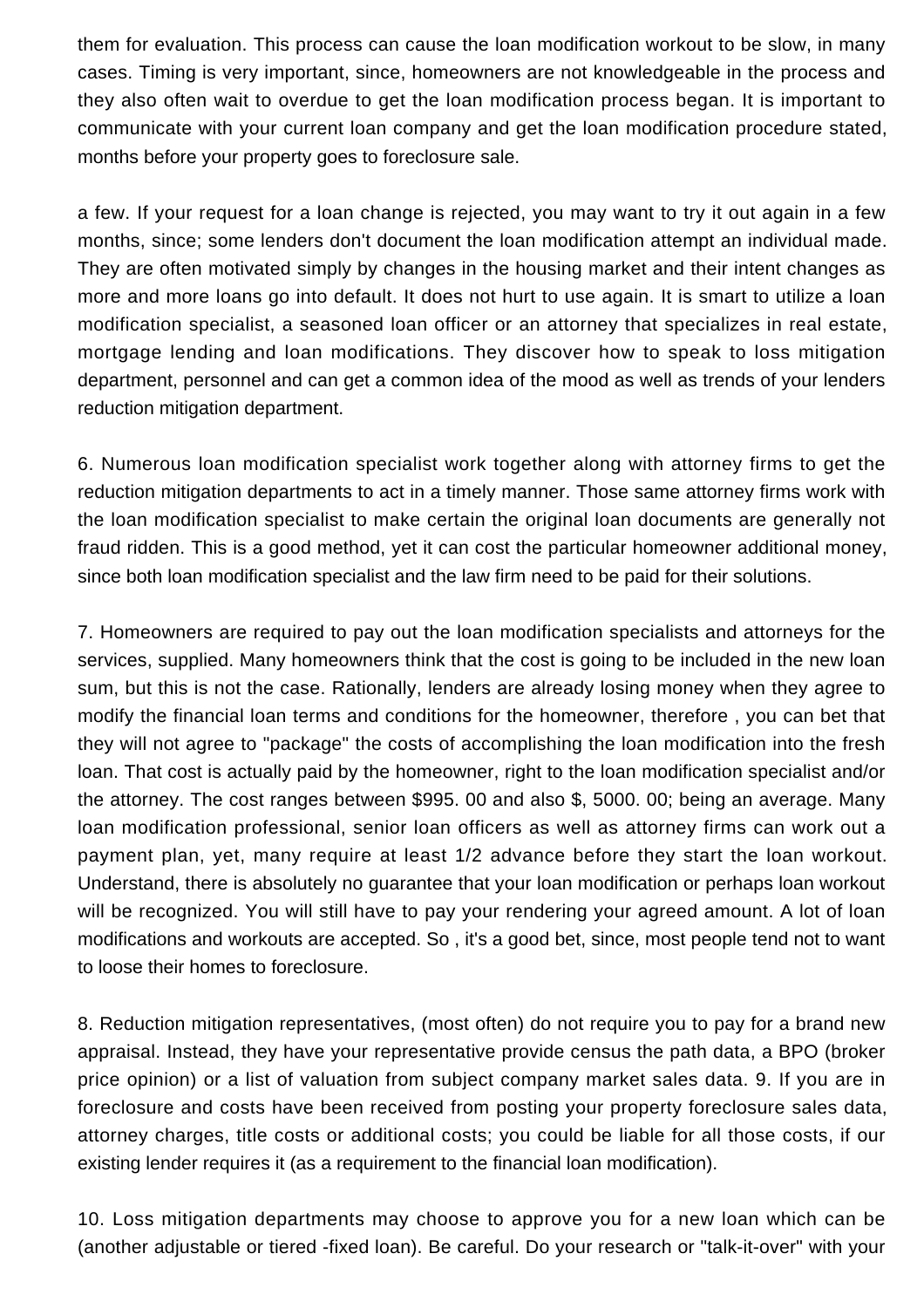portrayal.

FHA- Hope for Homeowners System:

1 . The federal real estate administration (FHA) has necessary that all homeowners who turn out to be approved for this program accept a 30 year repaired rate program. No other loan types will be accepted. You can only qualify for this program.

2 . not FHA will loan up to 90% of the current associated with your property. This means that if you obtained your property for a higher final cost and currently have a loan quantity higher than what the value of the property is presently, you can become approved to do a loan amount at 90% of what their current house is worth.

3. If you have more than a 1st believe in deed lien (subordinate liens) on your property and your house value has severely, reduced; your current lenders may take the loss when you get approved underneath the "Hope for Homeowners Program". Usually, the subordinate lenders loose, unless they buy the primary lien. Most tend not to purchase the 1st trust deed lien. So , the subordinate lender takes a loose on the investment.

4. FHA's target is to keep as many homeowners in their homes. They realize that it would be better to do a personal loan for a homeowner rather than have that property go into property foreclosure, be place into the retail real estate marketplace, causing another degrading of the housing market.

five. The FHA underwriting recommendations are currently more liberal as compared to any other loan guidelines in the modern market. FHA is more forgiving in their approach to mortgage lending.

6. The FHA underwriting guidelines have not been revealed. As October, 1st, '08 approaches, lenders, processors and also underwriters will have a more very clear idea as to what is required to get yourself a loan approval.

7. Property owners will (probably) be required to pay for a new FHA appraisal, as a condition for loan approval and closing. Underwriting recommendations will determine if this is true. The normal costs for an FHA evaluation is ranges, \$300 - \$450.

8. Income to be able to debt ratios will be determined and posted in the underwriting guidelines. Consult your loan mod specialist or loan official.

9. The loan examining companies that service, sub-prime loans will (probably) be a little more inclined to accept a loan customization, since they will want to transfer the particular lien to FHA, rather than keep it on their books. They have taken huge losses and have an overwhelming desire to get rid in case their current problems. Have patience with one of these lenders, since, they do not keep your actual loan documents at their facilities. They will must request them. Many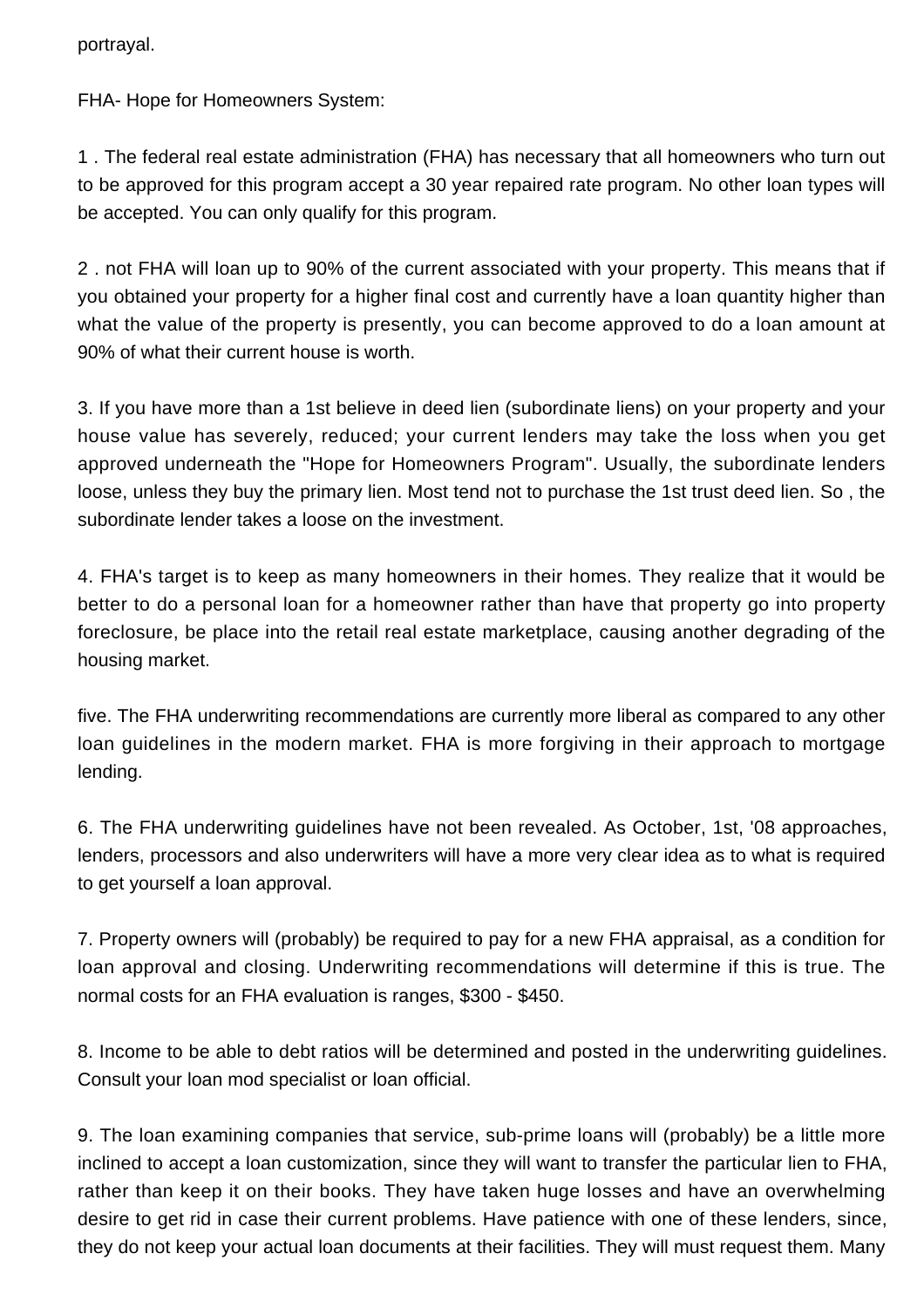reduction mitigation personnel are stressed and will want to make a perseverance as to your file, fast. This is an advantage to you! Work closely with your loan official to get the items needed for financial loan submission.

10. If you reside in a heavily populated location like Los Angeles, Orange State, San Francisco, Seattle, Portland, Denver colorado, Miami, etc ., you will more than likely have a higher percentage regarding success with a loss minimization department. This is because there are more residences in foreclosure in centered housing areas.

11. Although we have not seen the particular FHA underwriter guidelines, (since they have not been delivered to the underwriters) they will be found on or before October, 1st, 2008. We can expect that the suggestions will probably focus on a person capacity to make the new housing payment and not the persons credit worthiness. We call this "ability to pay"!

12. If you're, FHA -"Hope for Property owners Program" loan application is recognized by FHA; your current loan provider will still have to accept the situation which FHA places on the loan. This means that your current loan provider may to take a loss in equity by taking the FHA loan acquistion, offered.

13. The good news is that your present lender (already) understands that they will take a loss in equity, if the property goes into property foreclosure. If they don't accept the particular FHA buyout, they may need to place your foreclosed property into the retail sales market. This means that they may have to pay a Realtor up to 6% commission, wait for an property to be purchased, incur additional holding cost, pay a gardener, electricity and water bills. All the while, these people realize that the property will probably be reduced in value even more as additional foreclosure properties come on to the marketplace. This is not a rosy situation for them, so , most will realize that it will be better to sell the financial loan to FHA and take less of a financial loss.

fourteen. The main benefit to your present lender in accepting the terms of a FHA purchase is that under the FHA suggestions, they can benefit from a portion regarding any equity gain inside the property for up to 5 yrs, at the time FHA buys the loan. If the homeowner chooses to sell the home within the 5 year period after the close of the new FHA financial loan; the lender can participate in a share of any equity obtain. This single condition may cause many lenders to accept the FHA loan buyout. Request your loan officer for information regarding lender participation in a equity gains.

15. Several lenders are fully; "FHA approved lenders" and will need that your loan be recast within the FHA loan division of your current lender. Consequently, ask your loan officer if your current lender (note holder) is FHA licensed. This will save you time and headaches, since; many loan authorities will try to do the loan on your behalf without determining in case your current lender wants the newest FHA loan on their own ebooks. This may be a condition for an FHA loan approval, by your current lender. If our current lender is already an accepted lender, they might as well offer the loan to FHA, direct, correct?